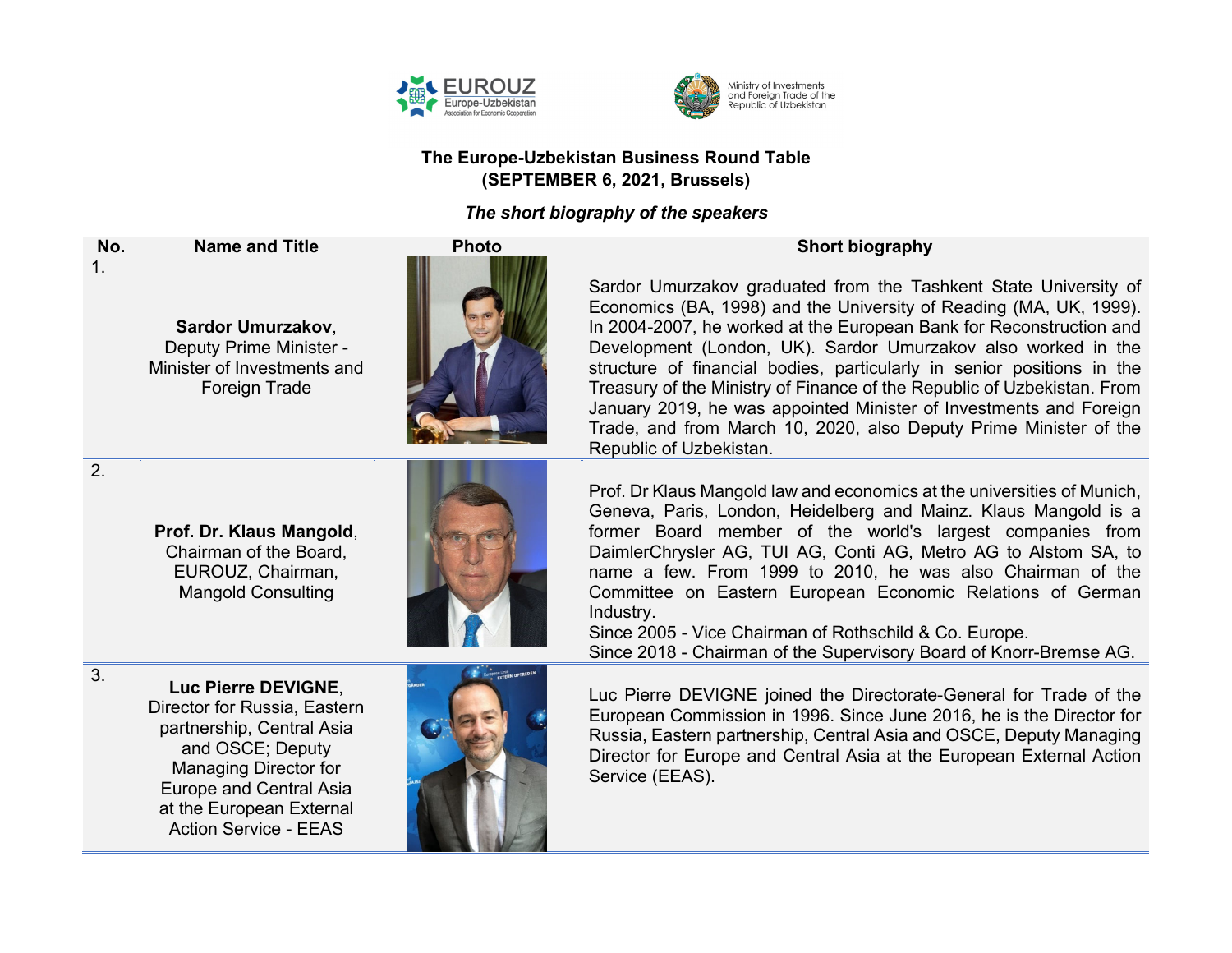



4.

**Johan Vanderplaetse,**  Chairman to the Board of the AEB, President Russia/Central Asia Schneider Electric



**Atabek Nazirov**, Adviser to the Minister of Investment and Foreign Trade - Director General of the Direct Investment Fund of Uzbekistan



Johan Vanderplayetse graduated with honours from the law department of Ghent University and faculty of the European law of the European College in Bruges learned Russian at the State Institute of Russian of A.S. Pushkin in Moscow. Also owns Dutch, English, German and French languages. Since 2016, he is the head of Schneider Electric in Russia and the CIS. The Chairman of the Association of European Businesses Board.

Atabek Nazirov graduated from Stony Brook University (BA in Macroeconomics 1998, US). Mr Nazirov has over 20 years of experience in the financial and investment industry. He started his career in 1998 with Goldman Sachs Group in New York. From 2009 until 2018, Mr Nazirov was a Senior Banker at the European Bank for Reconstruction and Development. In 2018, Mr Nazirov returned to Uzbekistan, joining the Government as a Deputy Minister of Innovative Development. On March 31, he was appointed as the adviser to the Minister of Investment and Foreign Trade.

6.

**Reinhard Kunstmann**, Vice President Sales Commercial – Power Generation at Siemens **Energy** 



Reinhard Kunstmann graduated from Technische Hochschule Nürnberg (Nuremberg, Bavaria, Germany) in 1990. Since October 2015, he is the Vice President Sales Commercial – Power Generation at Siemens Energy.

5.